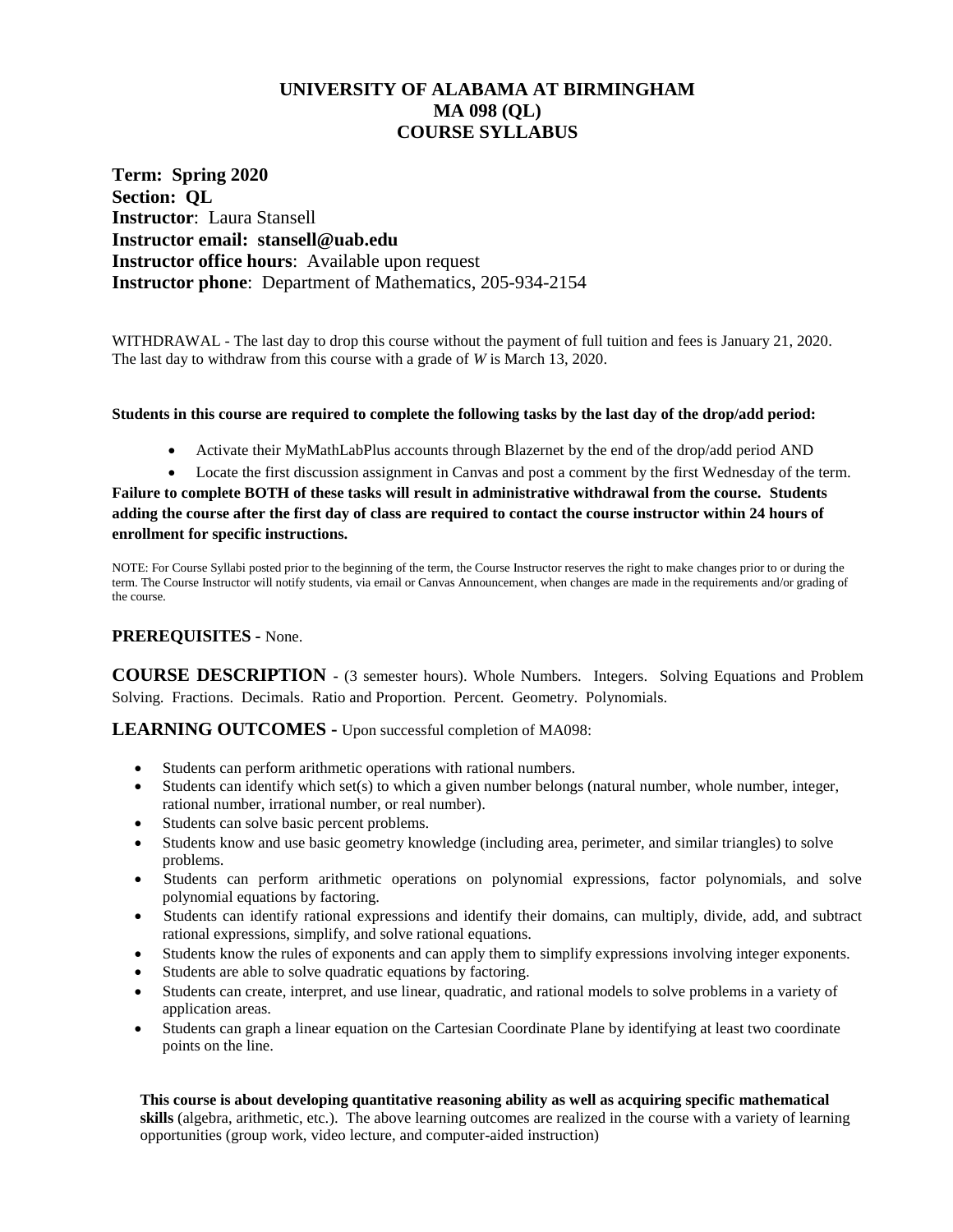**MATERIALS – You must purchase a MyMathLabPlus course ACCESS CODE and the course workbook**.

You may purchase the access code and the workbook shrink-wrapped together (this is the least expensive way to purchase the access code and the workbook). You may also purchase the access code and workbook separately.

The workbook is *Review of Basic Algebra, UAB Math 098 Student Workbook***.** 

The MML PLUS access code may be purchased directly from Pearson within your course account or from a bookstore.

Students who are **retaking the course** from the previous semester (and had already purchased a MyMathLab Plus access code) should contact the instructor about whether or not a new access code is required.

**ALL students MUST PURCHASE a MyMathLabPLUS ACCESS CODE.** NO EXTENSIONS of deadlines are given due to failure to purchase the required materials.

**Calculator**: During testing, only the computer desktop calculator may be used and no graphing or handheld calculators are allowed.

#### **Access for a course in MyMathLabPlus**

All Homework, Quizzes, and Tests for this course are available only in MyMathLab Plus. A MyMathLab Plus account has already been established for you and must be activated.

- Log in to **BlazerNet** and click on the MyMathLab Plus link.
- Click on your course.
- Choose one of the following:
	- o Access Code (enter your printed code)
	- o Buy Now (credit card required)
	- o Pay Later (allows temporary access, good for only 14 days, no extensions when it expires)\*

\***Once Pay Later (Temporary Access) has expired, you will be prompted to choose Access Code or Buy Now. You will no longer have access to your course materials and assignments in MyMathLab Plus until you enter your code or purchase it.** Please note that there will be **NO EXTENSIONS for missed homework, quiz, or test deadlines due to failure to purchase access to your online materials.**

If you have any questions regarding your MyMathLabPlus account, email the course instructor. Please note that there will be **NO EXTENSIONS for missed homework, quiz, or test deadlines due to failure to purchase access to your online materials.**

## **STUDENT EXPECTATIONS STATEMENT**

The Course Syllabus and Schedule serve as a Contract by which the student must comply. An excuse of "not knowing" information covered in these documents is not an acceptable excuse for making mistakes in this class.

- Students are required to complete weekly assignments and learning activities by the deadline. All deadlines are based on CENTRAL TIME. **There are NO EXTENSIONS of DEADLINES**. See the class schedule for details.
- Students are expected to maintain an active BlazerNet account.
- Students are expected to read the Schedule and Syllabus for this class in Canvas.
- Students are expected to check their UAB email daily and respond within 48 hours to instructor emails.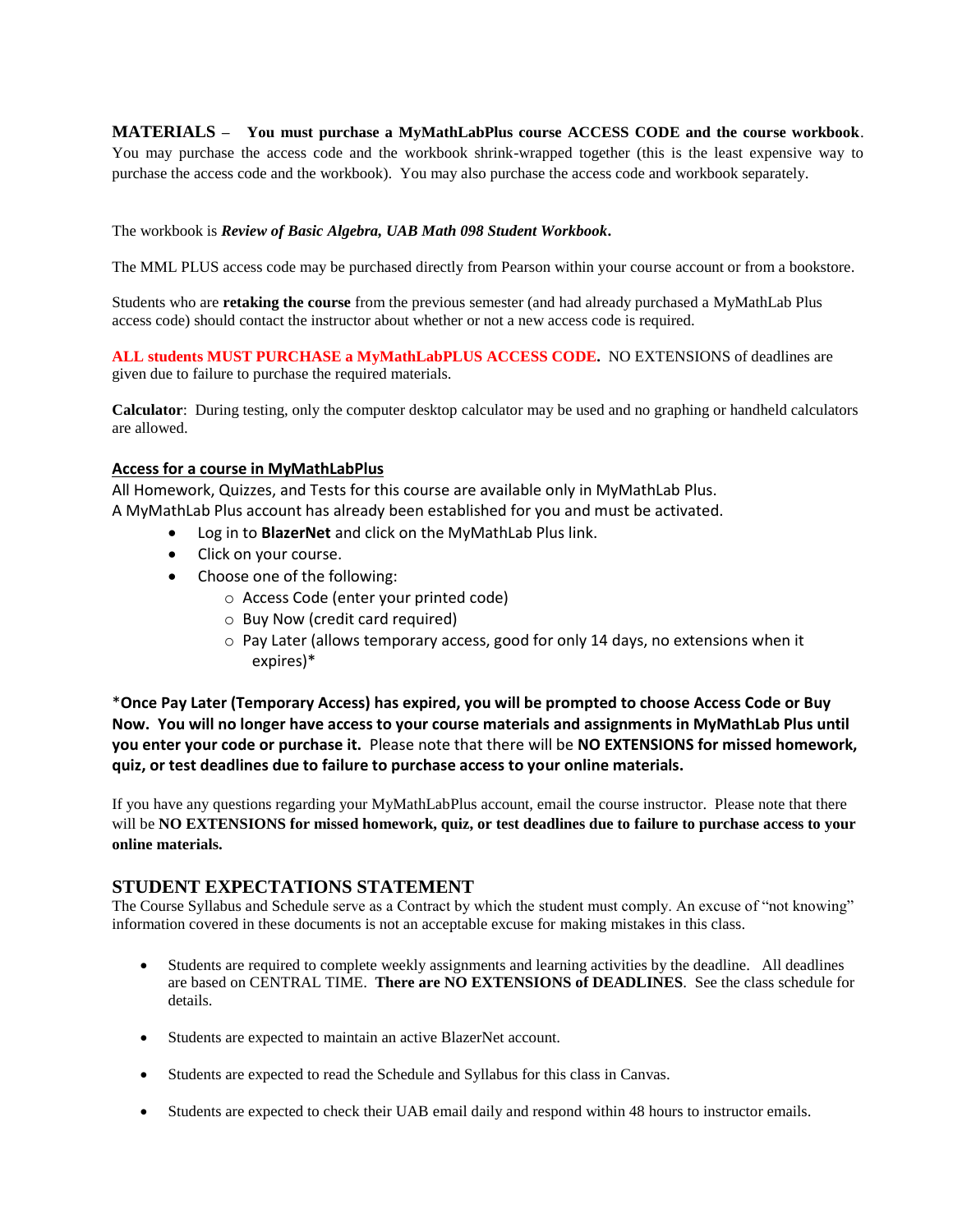- All students are required to obtain and use the UAB email address that is automatically assigned to them as UAB students. All official correspondence will be sent ONLY to the @UAB.edu email address.
- All students are responsible for ensuring that the correct UAB email address is listed in Canvas by the end of Week 1, and that their UAB email account is in proper working order during the entire time they are enrolled at UAB. Email is the only way the Course Instructor can, at least initially, communicate with students. It is the student's responsibility to make sure a valid email address is provided. Failure on the student's part to do so can result in the student missing important information that could affect his grade. **Students are responsible for the information that is sent to their UAB email account.** The Course Instructor will not accept emails sent from other accounts.

## **Students are expected to devote an average of 8 to 12 hours per week to this class**.

- **Students are expected to have a back-up plan** in the event their computer has operational problems, there is loss of electricity, or there is loss of Internet access. These are not an excuse for late or incomplete submission of assignments, nor are they acceptable reasons for an assignment deadline extension. UAB's MLL, most public libraries, school libraries, university libraries, etc. have computers with Internet access and are available for use by the public.
- The **Math Learning Lab** (**MLL**) in 202 Heritage Hall is available for student use Monday through Friday. Students in this course may use the computers to complete assignments, and they may get assistance from math tutors. Tutors will not solve all of your problems or sit with you for extended periods of time, but they will help guide you so that you can complete your work independently. No appointment is necessary. The hours of operation in the Fall and Spring are usually Monday through Thursday 9:00am to 8:00pm, and Fridays 9:00am to 3:00pm, and in the Summer the hours are usually Monday through Thursday 9:00am to 7:00pm, and Fridays 9:00am to 2:00pm. The MLL is closed during all holidays and breaks, and also during final exams (except for testing). For more information, go to [http://www.uab.edu/cas/mathematics/mll.](http://www.uab.edu/cas/mathematics/mll) Please note that all computer use in the MLL is monitored.
- Students are expected to participate in this course by following the Course Syllabus, Class Schedule, and any additional information provided by the Course Instructor.
- Students are expected to remain in regular contact with the Course Instructor via UAB email.
- **Students are expected to use their UAB email** for one-on-one instructor/student conferencing or to schedule an individual meeting. If a student has a question about the material, then he should ask for help during the Lab meeting or use the Ask My Instructor link in MyMathLab Plus at other times to email the instructor.
- **Students are expected to review their grades and participation** by clicking on Check Your Grade in MyMathLab Plus [\(https://secure.cas.uab.edu/mll/db\)](https://secure.cas.uab.edu/mll/db) **on a regular basis.** The Course Instructor does not use email to communicate grades or comments about graded assignments.
- Students in this class will be expected to:
	- o Speak and write Standard English.
	- o Work cooperatively with others.
	- o Possess independent reading and study skills at the university level.
	- o Possess basic computer skills.
	- o Possess the appropriate computer software and hardware necessary for successful participation in the class if they choose to work outside the MLL.

## **TECHNOLOGY REQUIREMENTS -** Students must have:

- Access to BlazerNet. Students will link to Canvas and MyMathLab Plus here.
- A UAB email account that can be accessed on a daily basis.
- Email software capable of sending and receiving attached files.
	- Students who work outside of the MLL must have:
		- o Reliable access to the Internet with a 56k modem or better.
			- o 1 GB RAM or better.
			- o 2GHz processor or better.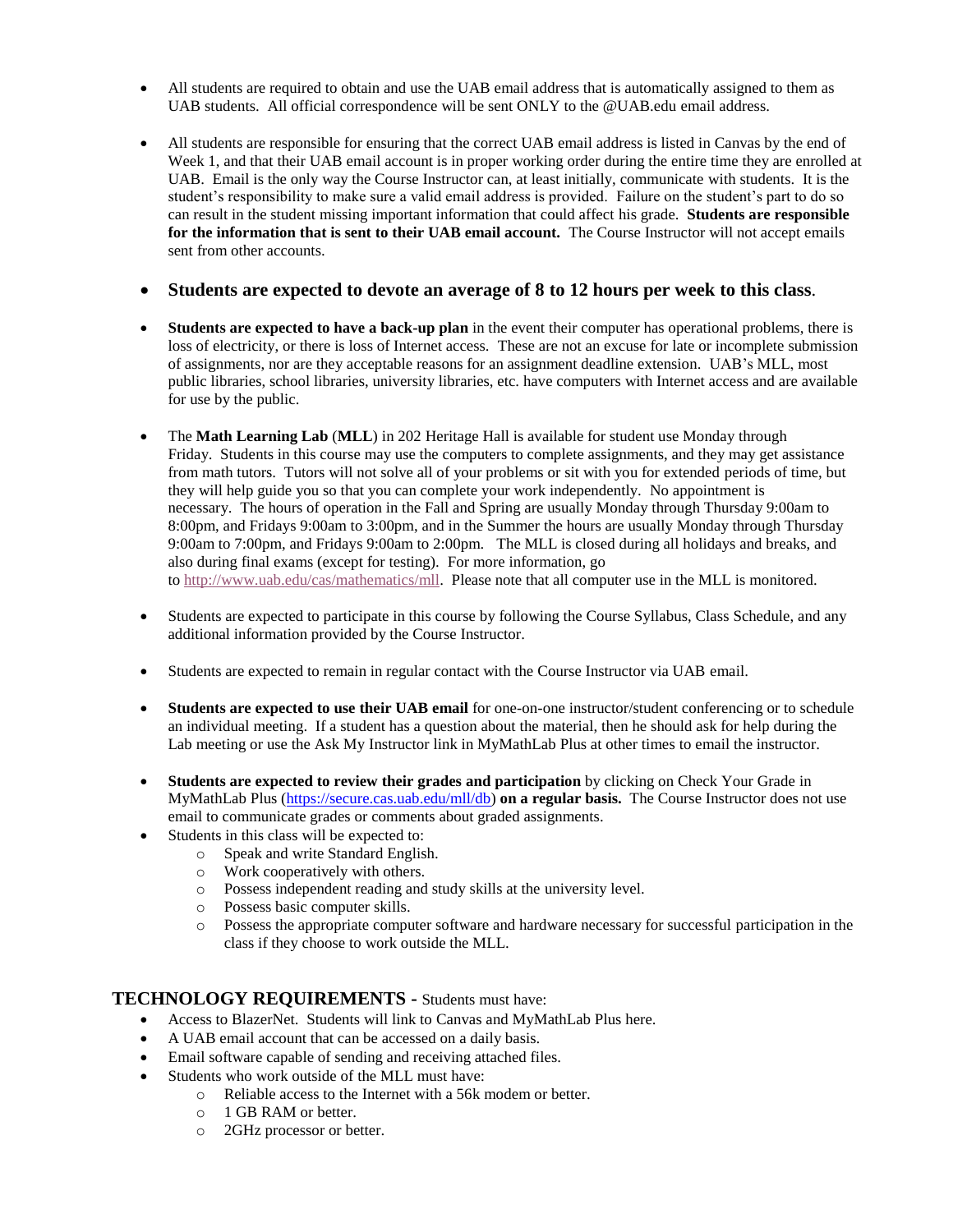- o A personal computer capable of running MyMathLab Plus. Students who use older or beta browser versions will have compatibility problems with MyMathLab Plus.
- o Virus protection software, installed and active, to prevent the spread of viruses via the Internet and email. It should be continually updated!
- o Not having a computer, computer problems, computer crashes, loss of Internet and/or loss of electricity are NOT acceptable excuses for late work, incomplete work, or a request for an assignment deadline extension. **Students are expected to have a back-up plan** in case any of these occur.

**CLASS SCHEDULE** - A copy of the class schedule is posted in Canvas. The class schedule identifies the specific dates and times of all assignments and deadlines. It also identifies the chapters and sections of the text that correspond to the homework, quizzes, and tests.

**COURSE STRUCTURE -** This course is primarily computer-based. Students must have reliable access to **BlazerNet** so they can work on their assignments in MyMathLab Plus and Canvas. Students who work on the assignments outside of the MLL must ensure that they meet the system requirements.

**MyMathLab Plus assignments**:

### **Before beginning your first assignments in MyMathLabPlus, there is a required Syllabus Quiz. Students are required to earn 100% on this quiz to gain access to the homework and quiz sets.**

**HOMEWORK** - There are 14 homework assignments that are required, and each is worth 5 points. Homework is completed and submitted in MyMathLab Plus (access code required). Students access MyMathLab Plus through BlazerNet. When the homework is submitted or closed in MyMathLab Plus, a score and percentage are given

*An unlimited number of attempts can be made on each homework problem* before the deadline, so students should be able to earn 100% on ALL HOMEWORK. If a problem is marked with a red  $(X)$  as incorrect, then the student can click on *Similar Exercise* at the bottom of the page and work another problem correctly for full credit (before the deadline). Students can go in and out of the homework as many times as they like before the deadline (all of the work is automatically saved). Students earn points for homework completed on or before the due date. After the due date, students can review homework assignments and work similar exercises, but they cannot change their score.

All homework is available at the beginning of the term, so students may work ahead as much as they like. **There are NO EXTENSIONS or make ups for missed homework because the work can and SHOULD BE completed IN ADVANCE of the deadlines.**

**QUIZZES** - There are 14 Quizzes that are required, and each is worth 5 points. Quizzes are completed and submitted in MyMathLab Plus. Students access MyMathLab Plus through BlazerNet. Once a Quiz is submitted in MyMathLab Plus, it is scored and a percentage is given. Students take the Quizzes on their own schedule, but they can only earn the Quiz points if the Quiz is taken on or before the due date. **Students must complete the Quizzes BY THEMSEVLES without any assistance from another person**. The Quizzes are timed, and they **must be taken in one sitting within 30 minutes**. Students cannot exit the Quiz or that will count as one of their attempts. Each quiz can be taken twice, and the highest score attained will count.

All Quizzes are available at the beginning of the term, so students may work ahead as much as they like. **There are NO EXTENSIONS or make ups for missed Quizzes because the work can and SHOULD BE completed IN ADVANCE of the deadlines.**

**TESTS -** There are 5 major tests in this course. Tests are completed and submitted in MyMathLabPlus. Each test is worth 130 points. Once the test is submitted in MyMathLabPlus, it is scored and a percentage is given. The UAB score (out of 130 pts) for the test can be found online at<https://secure.cas.uab.edu/mll/db/> or by clicking on "Check" Your Grade" in MyMathLabPlus. Students must take the tests during the scheduled dates and times under supervised remote proctoring as described in this syllabus. All tests have a 50 minute time limit and must be taken in one sitting. **Students must use the MyMathLabPlus calculator or their computer** (Windows/Safari) **scientific**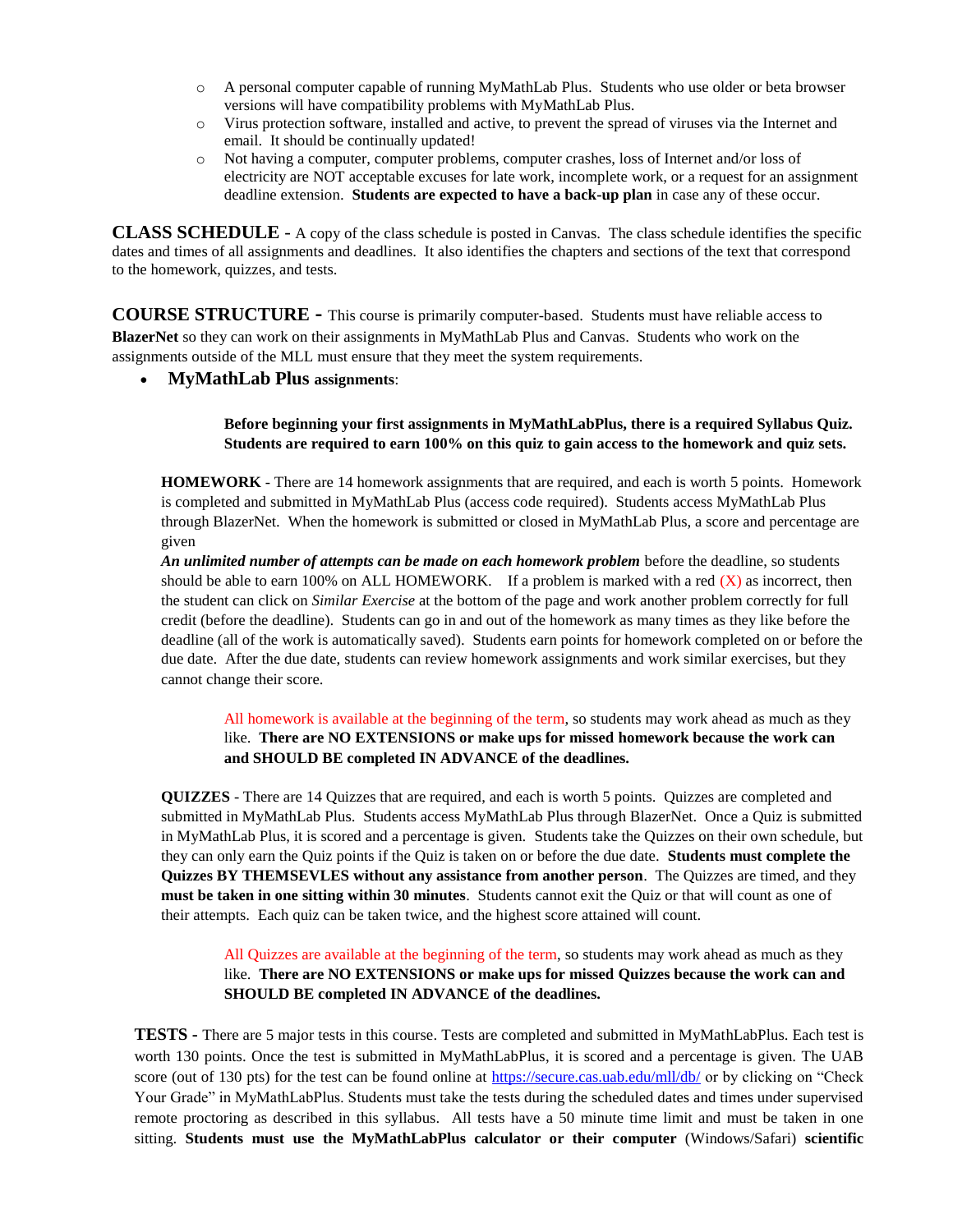**calculator during testing**. NO personal calculators are allowed. Students may use scratch paper during a test, but no credit is given for work done on the scratch paper. **Students are required to have a government issued photo ID during testing (UAB student ID, driver's license, etc).**

**Although students take tests with ProctorU, we reserve the right to require a student to retake a test with ProctorU if any testing inconsistencies or questions of academic integrity arise during the testing session or after the review of the recording by the instructor. Students will be responsible for payment of any fees to retake a test. Academic misconduct undermines the purpose of education and can generally be defined as all acts of dishonesty in an academic or related matter and will not be tolerated.**

**Practice Tests** are available in MyMathLabPlus. The Practice Tests do not count against a student's grade, but they are recommended as a way to help them prepare for their tests. Students may also earn up to 4 bonus points for the highest score earned on each practice test prior to the testing deadline. **The practice tests are NOT timed, and students may go in and out of them until they are ready to submit.** Each practice test may be taken an unlimited amount of times.

### **REQUIREMENT for Taking Tests:**

**Students will take the course tests using remote proctoring services through ProctorU**. You will find the information regarding ProctorU on Canvas. Please read the ProctorU handout information carefully before testing.

**Students are responsible for the technical requirements needed. The deadline for each test is shown on the Course Schedule.**

 **Do not wait until the test due date to take and/or schedule your test. If you choose to wait until the due date to take your test, you are assuming the risk that some situation may prevent you from taking your test. Power outages, technical issues, and student personal problems are not acceptable reasons for missing a test deadline.**

 **NOTE THAT STUDENTS ARE RESPONSIBLE FOR PROCTORU TESTING FEES THAT ARE NOT COVERED BY UAB eLearning. UAB eLearning will NOT cover late fees or convenience testing fees but may cover regular test fees. Please see the ProctorU Student Information document posted in Canvas under the ProctorU Module.**

**Completing HW, Quizzes, and Tests in MyMathLab Plus -**All HW, Quizzes, and Tests may only be accessed through **BlazerNet.** Before students begin working at home, they must run the **browser check** and make sure they meet the **system requirements**. Please note that no make ups or extension of deadlines are given for technical problems. **Students can and should complete all HW and Quizzes well in advance of deadlines because these assignments are available from the first day of the term until the deadline.**

Some troubleshooting tips for problems with MyMathLab Plus:

- **Close the browser** and start again by logging into BlazerNet.
- **Try another browser** if yours doesn't work. Install and use only supported browsers.
- You can only ACCESS YOUR COURSE through BlazerNet. **No other login pages will work**.
- If nothing works, contact Pearson's technical support via CHAT.
- Have a back-up plan. Make arrangements to work in the MLL or elsewhere in advance.
- **Email the instructor** if you have problems. He/she might be able to help.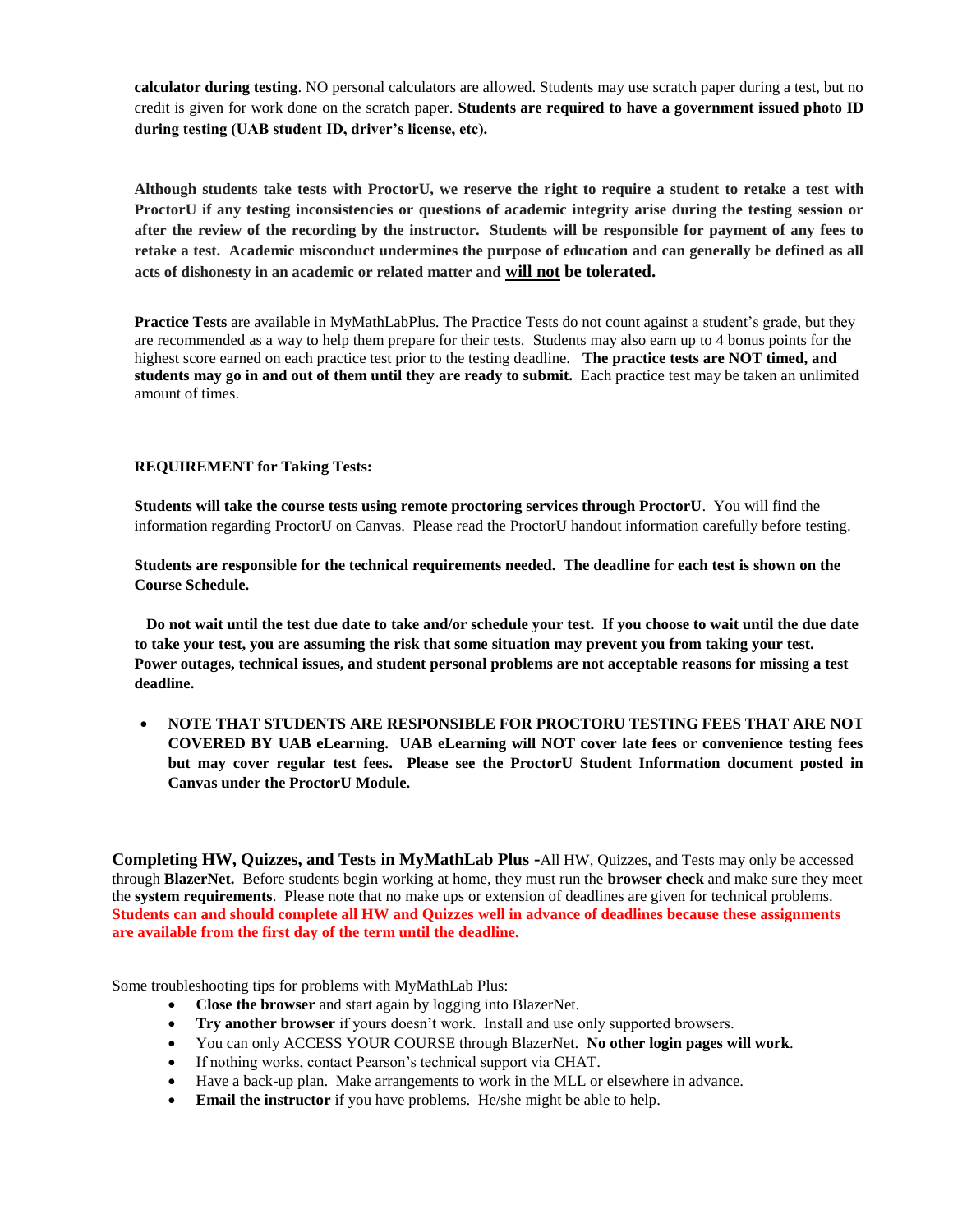#### **Canvas SITE MAP FOR MA 098**

**HOME**- This is the entry point for your Canvas course. You will be able to see links to all modules here.

**SYLLABUS, SCHEDULE, & COURSE INFORMATION** - The following information can be found here: Instructor information, Syllabus, Schedule and Additional Assignment Information, Rubric for MA 098 Group Problems, Group Rules, and ProctorU testing information.

**MODULES –** Your course will be divided into 14 modules. You will be able to access the current week's assignments by clicking on the current module in Canvas.

**GRADES –** You will be able to view grades for your weekly discussion and problem here. NOTE: Grades for homework, quizzes, and tests, as well as your overall grade, must be viewed in the UAB grade database (log in to MyMathLabPlus and click on the CHECK YOUR GRADE link to view all grades).

**PROBLEMS/Group Discussions (found in the current Module in Canvas) –** There are 14 weekly problems. Each week students are required to participate in a Group Discussion (according to the Group Discussion Rules posted on Canvas) to solve a problem. Then they must submit their solutions as individual papers in Canvas by the deadline (see Course Schedule). Students can earn up to 8 points on each individually submitted Problem and 0 or 7 participation points on each Group Discussion for a total of 15 points. Students will earn either 0 points or 7 points for the group discussion, as students are expected to participate fully in the group learning process. **No partial credit is given for the group discussion**. However, partial credit may be given for the individual paper submitted (see the Rubric for Ma098 problems for details).

Students will be randomly assigned to different groups each week. To earn full credit for a Group Discussion, students must go to the current module in Canvas and **participate in the Group Discussion** *in a meaningful way* **on two different days with a minimum of three meaningful posts**. Meaningful posts include ideas and questions that are specific to the Problem. No credit for short or one word posts. The Group Discussion will only be available as shown on the Course Schedule, and participation on two days is REQUIRED. Groups must meet in Canvas Groups to receive Group Discussion credit. If a group needs assistance or clarification on a problem, they should ask the instructor to join the discussion.

**At the beginning of the current module time period**, students must **READ the Problem and work on it** *before*  **participating in the Group Discussion**. Students can only earn the points for the Problems if their individual papers are submitted **by the deadline** in the **proper location** (Click on the current module in Canvas). Problems CANNOT be sent by email. There are no extensions or make ups for missed Problems or Discussions. Students should NOT wait until the deadline to submit their papers because they run the risk of running out of time or having technical problems. NO late submissions are allowed.

This assignment gives students an opportunity to work together to improve their quantitative reasoning ability and conceptual understanding of mathematical ideas.

**COURSE GRADES -** Students earn their grade in the course by accumulating points. There is a maximum of 1000 points available. No points are available after the Final Exam is taken, so students should earn as many points as possible throughout the semester by completing all assignments by the deadline. NO late assignments are accepted or allowed, and no adjustments will be made.

All assignment grades will be posted and maintained in the math department database, which can be accessed in by going to [https://secure.cas.uab.edu/mll/db/.](https://secure.cas.uab.edu/mll/db/)

Note that **FINAL GRADES are awarded by TOTAL POINTS EARNED**, NOT by percentages. Percentages give students an idea of how they are doing in the class on a day-to-day basis, but they are constantly changing since they are based on the deadlines as of the current date. Percentages are not rounded. Total points and percentages won't usually match until the end of the semester (after all deadlines have passed).

**Homework, Quiz, and Test grades are automatically updated and loaded into the database on a daily basis**. All other grades will be manually entered by the instructor as soon as possible after grading (usually within one week).

See the following tables for point and grade distribution: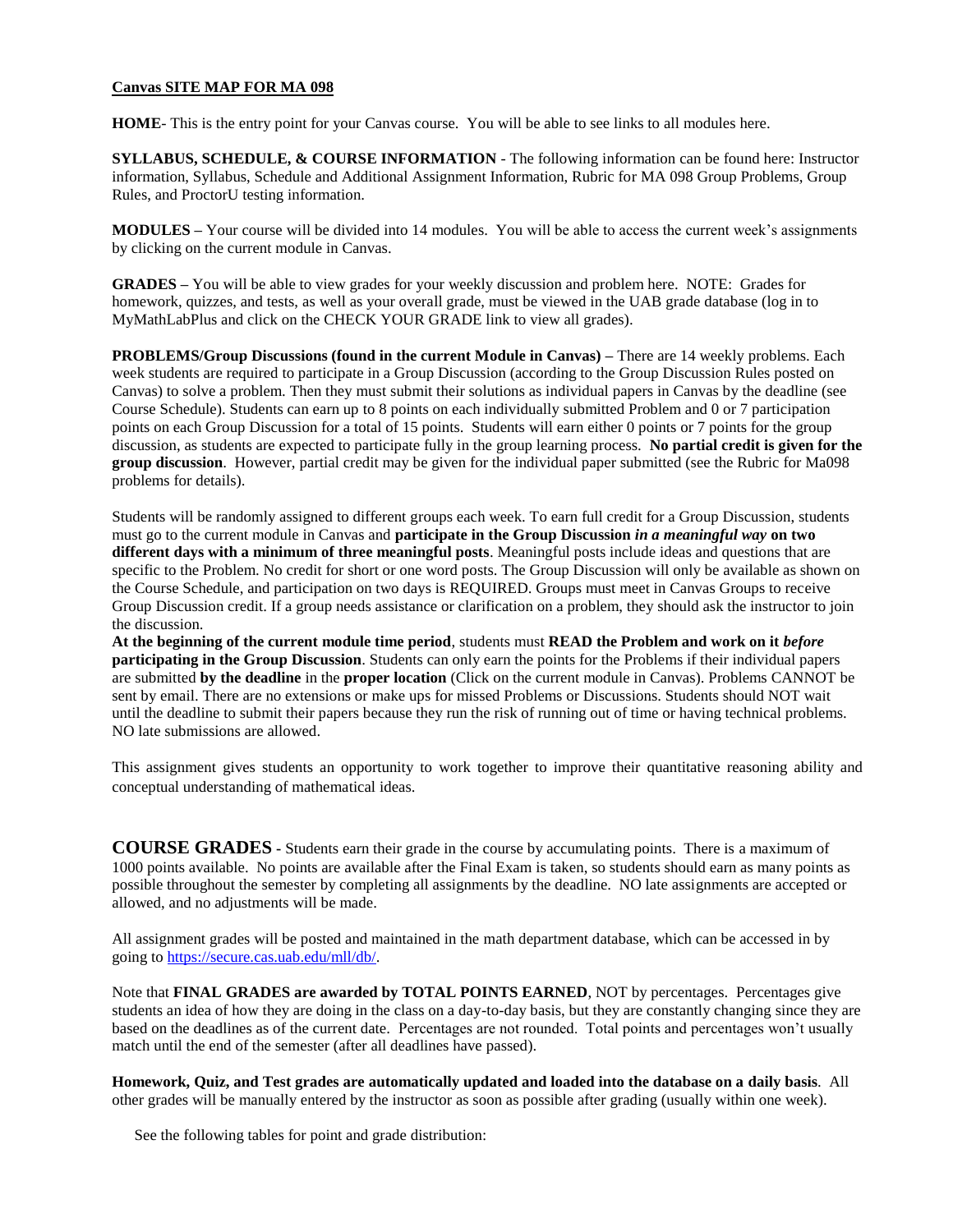| <b>Grade Element</b>      | <b>Max Pts per</b><br><b>Assignment</b> | No. of<br><b>Assignments</b> | <b>Total Points</b> |
|---------------------------|-----------------------------------------|------------------------------|---------------------|
| <b>Homework</b>           |                                         | 14                           |                     |
| <b>Quizzes</b>            |                                         | l 4                          | 70                  |
| <b>Problem/Discussion</b> |                                         | 14                           | 210                 |
| <b>Tests</b>              | 130                                     |                              | 650                 |
| <b>Total</b>              |                                         |                              | 1000                |

| <b>Points Earned</b> | <b>Course Grade</b> |  |
|----------------------|---------------------|--|
| 900-1000             |                     |  |
| 800-899              |                     |  |
| 700-799              |                     |  |
| 500-699              |                     |  |
| Below 500            |                     |  |

# **MAKE-UP WORK POLICY –** In general, **NO MAKE-UPS are allowed**.

If a student misses **ONE** test during the semester, the student may complete a **Missed Test Request Form** by emailing the course instructor to request the form and returning the completed form by email to the course instructor no later than 12pm on the last day of classes (before final exam week). Your course instructor will provide the time during which you may contact ProctorU to schedule the makeup test. **Makeup tests are not taken prior to the final exam week.** The makeup test grade will be used to replace the missed test grade if the student formally makes a request to do so by completing the Missed Test Request Form. The student must email the completed form to the course instructor no later than 12:00pm on the last day of classes. **Note that only one missed test grade may be replaced.** It is strongly encouraged that students complete the test request form within 48 hours of the missed test.

# **USEFUL WEBSITES FOR THIS COURSE**

BlazerNet (access to Canvas and MyMathLab Plus): <http://www.uab.edu/blazernet> UAB MA 098 grade:<https://secure.cas.uab.edu/mll/db/>

**Extended Absences**: Attendance is fundamental to course objectives and to the integrity of this course. Courses in the Mathematics Department require a variety of activities that involve interaction with the instructor and/or interaction with other students. Excessive absences and missed assignments seriously jeopardize a student's ability to successfully complete the course. In the event of excessive absences, students should be prepared to officially withdraw from the course through the Registrar's Office. In cases involving medical hardships, military duty, or other serious personal situations after the withdrawal date for a course, the student may participate in the Academic Policy Appeal (accessed and submitted through Blazernet Links/Forms).

## **STUDENT/FACULTY INTERACTION**

Interaction will take place via appointments, email, by telephone (only in case of emergency), and through Announcements.

The student will participate in this course by following the guidelines set forth in this Syllabus and the class Schedule, and any additional information provided by the Course Instructor.

Students are expected to attend all Class and Lab meetings, and to remain in regular contact with the Course Instructor.

Personal communication with the instructor should be done during the Lab meeting or a request for a private meeting should be sent through email.

The Course Instructor will check emails daily and will respond to emails containing questions, comments, and concerns within 24 to 48 hours on weekdays and 48 hours on weekends.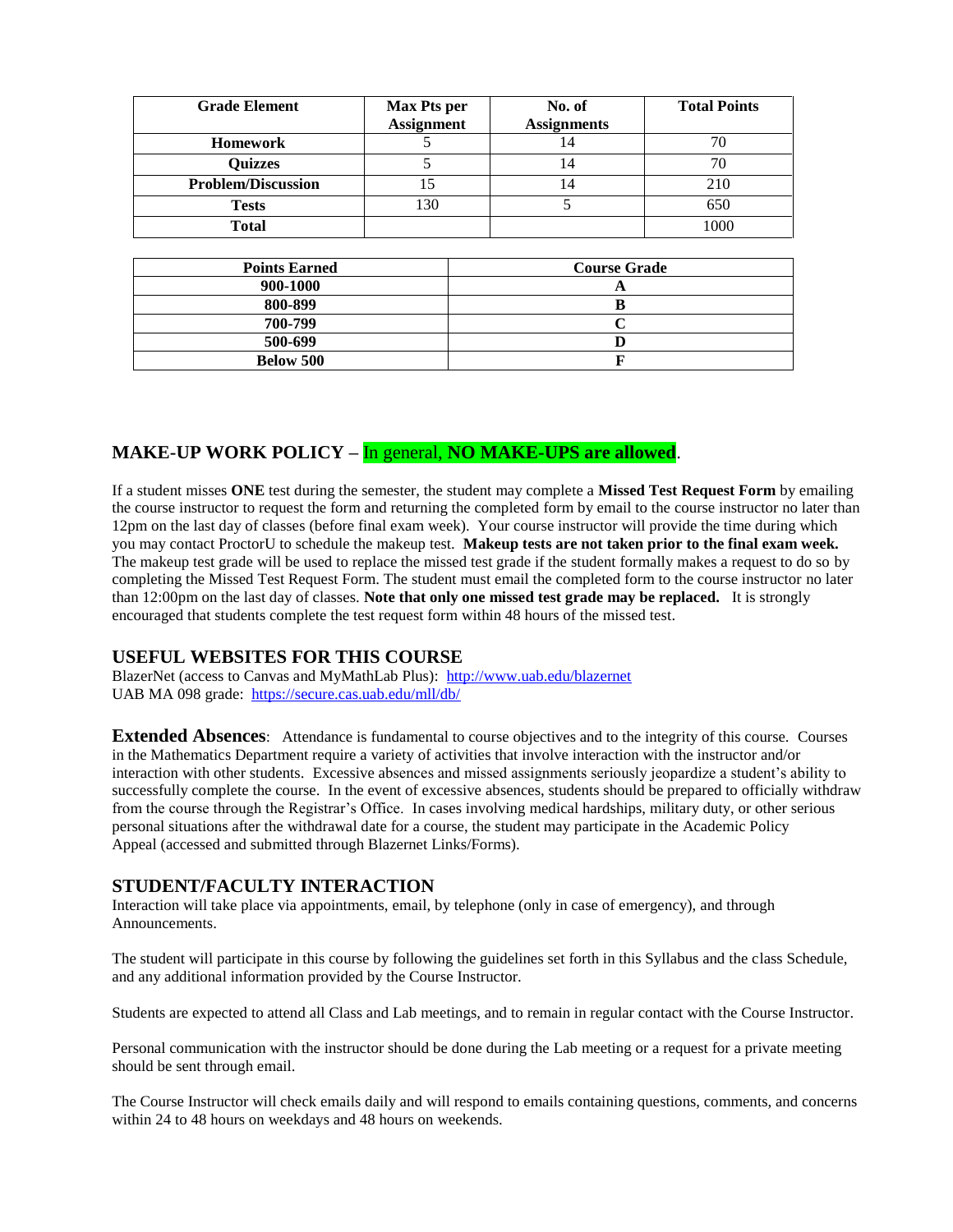Comments and scores on graded group problems are included in the returned papers. Scores can also be seen on the UAB grade database [\(http://www.uab.edu/mathematics\)](http://www.uab.edu/mathematics). Students are expected to review their grades to make sure they are recorded properly.

## **TECHNICAL SUPPORT INFORMATION**

If technical problems are experienced with **BlazerNet,** students should contact UAB AskIT at <http://uab.edu/it/home/askit> and also inform the instructor.

For help within **Canvas**, students should use the HELP tab at the top right.

If technical problems are experienced with **MyMathLab Plus**, students should log in and click on Help & Support at the top right or go to [http://247pearsoned.custhelp.com/app.](http://247pearsoned.custhelp.com/app) The quickest way to get support is to use the CHAT contact method. Students should also inform the instructor.

Some troubleshooting tips for problems with MyMathLab Plus:

- **Close the browser** and start again by logging into BlazerNet.
- **Try another browser** if yours doesn't work. Install and use only supported browsers.
- You can only ACCESS YOUR COURSE through BlazerNet. **No other login pages will work**.
- If nothing works, contact Pearson's technical support via CHAT.
- Have a back-up plan. Make arrangements to work in the MLL or elsewhere in advance.
- **Email the instructor** if you have problems. He/she might be able to help.

**NON-HARASSMENT, HOSTILE WORK/CLASS ENVIRONMENT –** The UAB College of Arts and Sciences expects students to treat fellow students, their Course Instructors, other UAB faculty, and staff as adults and with respect. No form of hostile environment or harassment will be tolerated by any student or employee. In this class we will only use constructive criticism and will work to build a community of lifelong learners.

**HONESTY AND PLAGIARISM -** The awarding of a university degree attests that an individual has demonstrated mastery of a significant body of knowledge and skills of substantive value to society. To ensure this, **UAB expects all students to abide by the UAB Academic Honor Code**:

## **The UAB Academic Honor Code**

UAB expects all members of its academic community to function according to the highest ethical and professional standards. Students, faculty, and the administration of the institution must be involved to ensure this quality of academic conduct. Academic misconduct undermines the purpose of education. Such behavior is a serious violation of the trust that must exist among faculty and students for a university to nurture intellectual growth and development. Academic misconduct can generally be defined as all acts of dishonesty in an academic or related matter.

Academic dishonesty includes, but is not limited to, the following categories of behavior:

**ABETTING** is helping another student commit an act of academic dishonesty. *Allowing someone to copy your quiz answers or use your work as their own are examples of abetting.*

**CHEATING** is the unauthorized use or attempted use of unauthorized materials, information, study aids, the work of others, or computer-related information. *Getting someone to do your HW or to take your quizzes are examples of cheating.*

**PLAGIARISM** means claiming as your own the ideas, words, data, computer programs, creative compositions, artwork, etc., done by someone else. Examples include improper citation of referenced works, the use of commercially available scholarly papers, failure to cite sources, or *copying another person's ideas*.

**FABRICATION** means presenting falsified data, citations, or quotations as genuine.